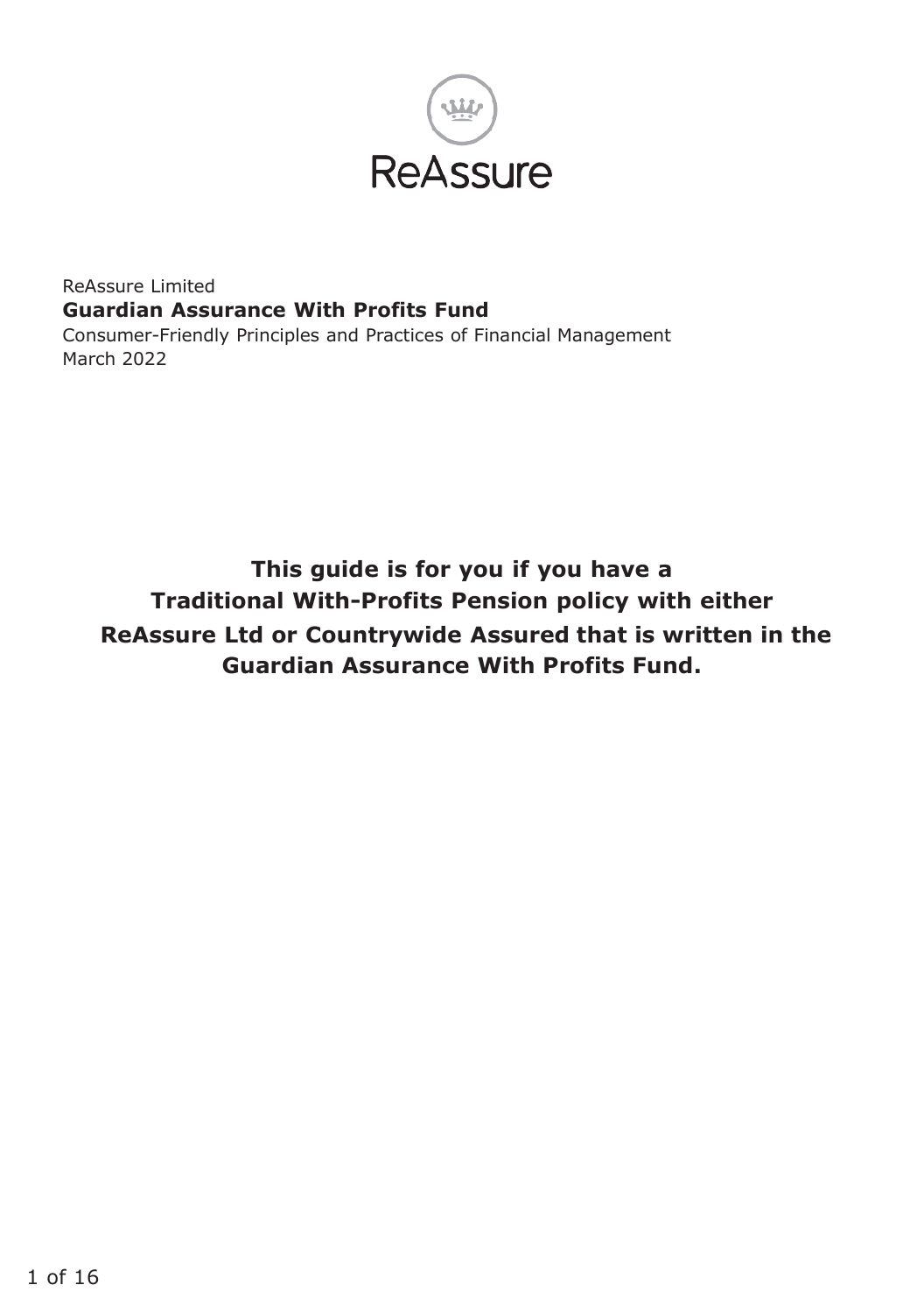## CONTENTS

- What is this guide for?
- Background to Guardian Assurance With Profits Fund
- What does my policy pay out?
- Where do profits and losses come from?
- What bonuses might I get?
- How are annual bonuses set?
- What affects final bonus?
- How are final bonus rates set?
- What if I transfer my policy or take early retirement?
- What is your investment strategy for the Guardian Assurance With Profits Fund?
- What is the estate and how do you manage it?
- What are the ongoing risks to my investment in this fund?
- What discretion does the company have?
- Other relevant issues

Glossary

ReAssure Limited - Registered Office: Windsor House, Telford Centre, Telford, Shropshire, TF3 4NB. Registered in England No 754167.<br>ReAssure Limited is authorised by the Pruddential Regulation Authority and regulated by th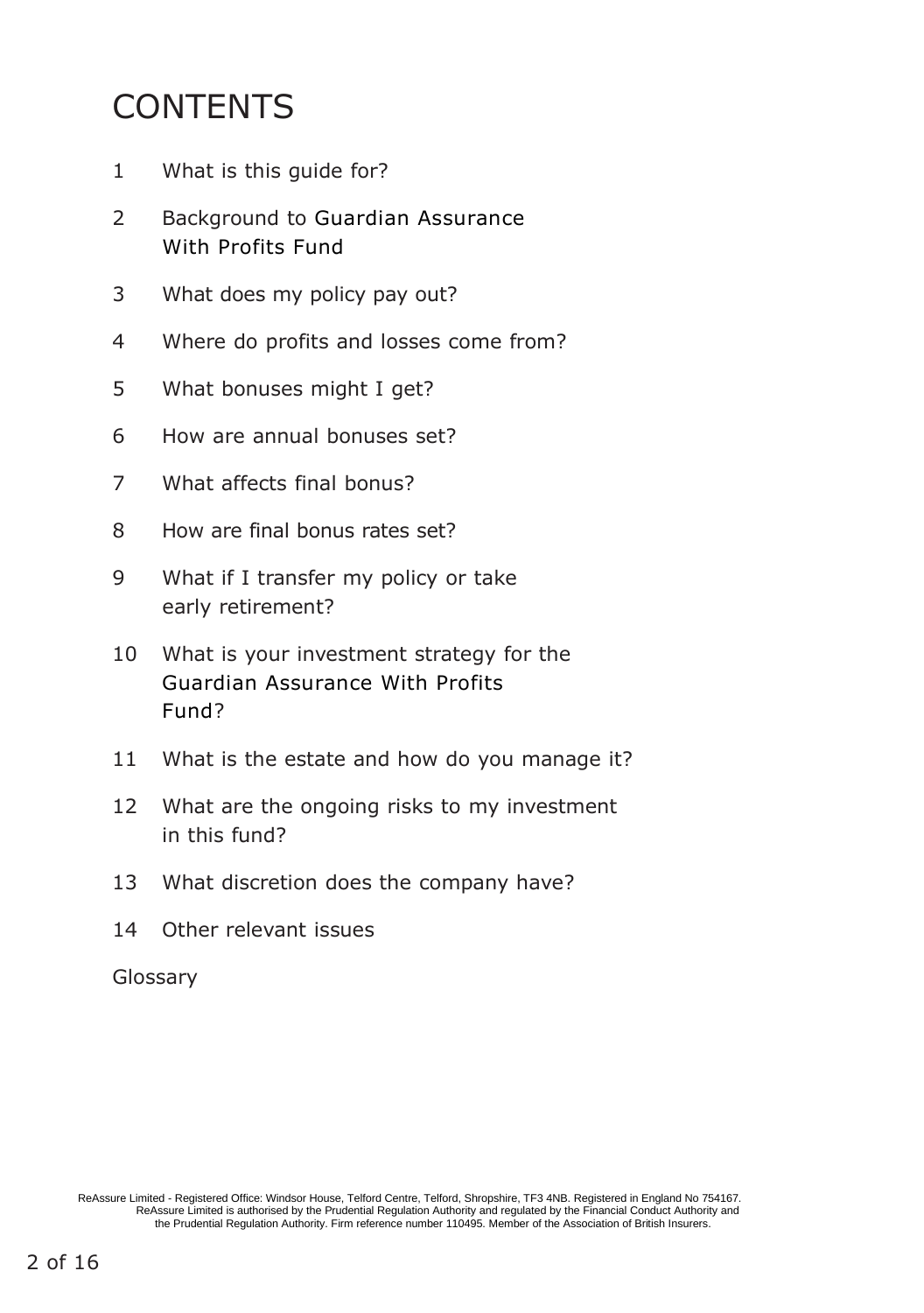#### 1 What is this guide for?

In this guide we explain how we manage the money invested in the Guardian Assurance With Profits Fund (GAWPF) and what it means for you. We'll explain any investment terms as we go through this guide, but there's also a glossary of terms at the end for easy reference.

If you require financial advice when you've read this guide, then you should contact your financial adviser.

Please note we can't give you any financial advice, but if you would like more information about your policy or how we run the GAWPF, please contact us:-

ReAssure Windsor House Telford TF3 4NB

Tel: Freephone 0800 073 1777 or +44 1952 292 929 (overseas) We have separate guides for other types of policy, available on request:

- With-profits life assurances
- Unitised with-profits pensions and life assurances
- With-profits group pension schemes

In addition, we have a more detailed guide to our with-profits management strategy called 'Principles and Practices of Financial Management of With-Profits Business' (PPFM). We also produce a yearly report on our with-profits business confirming whether we've complied with the PPFM during the year. If you would like any of these documents, please ask us or download them from our website [www.reassure.co.uk](http://www.reassure.co.uk/)

The With-Profits Committee reviews and challenges the with-profits management on at least a quarterly basis and ensures an element of impartial judgement in the ongoing assessment of our compliance with the PPFM.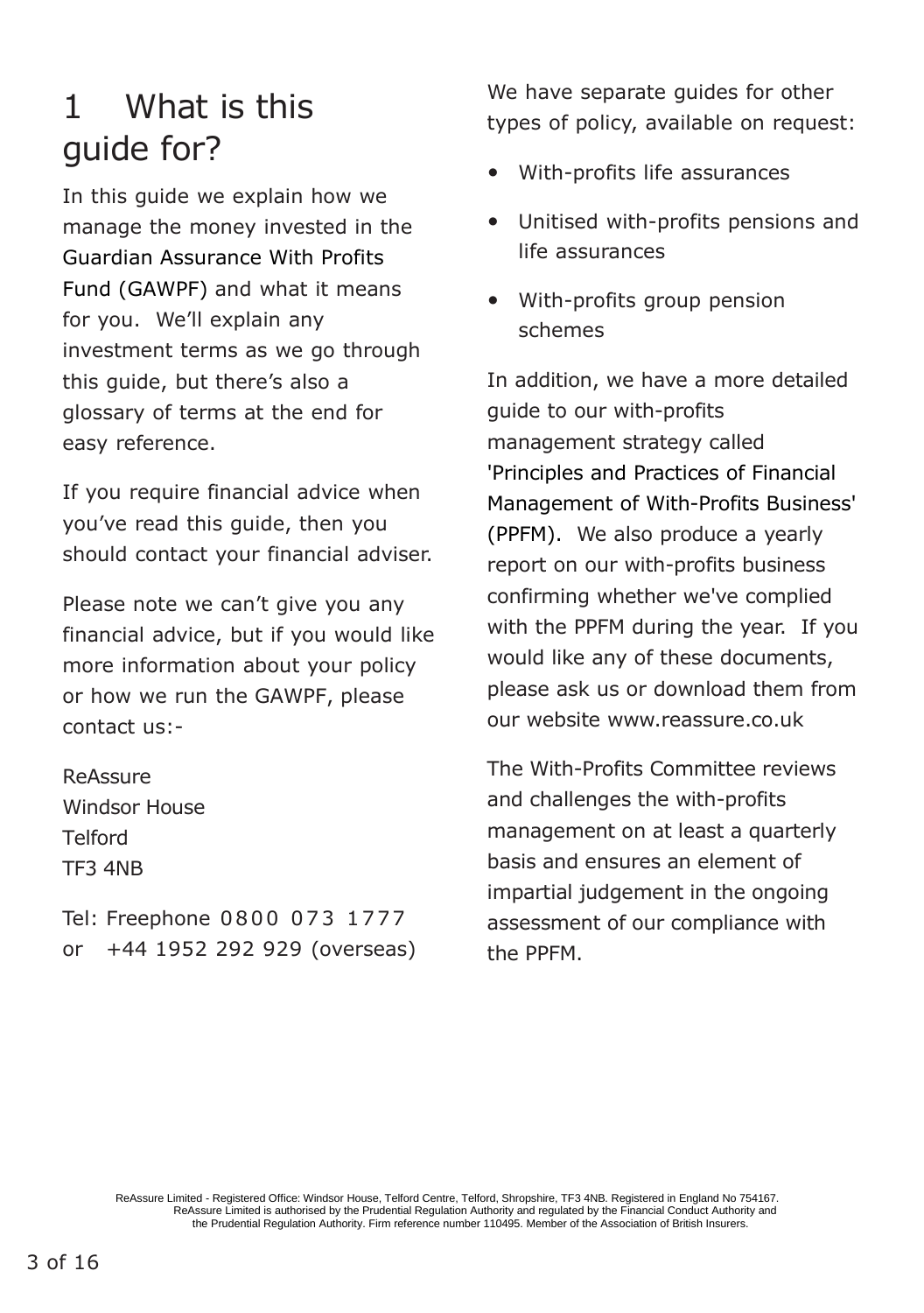#### 2 Background to Guardian Assurance With Profits Fund

ReAssure Ltd is a life insurance company that is part of Phoenix Group. Phoenix Group acquired ReAssure in July 2020.

Premiums paid by with-profits policyholders are paid into the GAWPF. The profits arising in this fund are shared between our with-profits policyholders and the shareholder. The with-profits policyholders receive 90% of the profits and the shareholder receives 10%.

In 1998 the with-profits fund was closed to new business. The estate (that's the excess of the fund's assets over its liabilities) is being distributed gradually to with-profits policyholders by paying higher bonus rates than would otherwise have been the case. Only with-profits policies that were in-force when we announced that the fund was closing will benefit from the distribution of the estate.

In 2012 the GAWPF was restructured and most of the guaranteed annuity business was transferred into a new non-profit fund. The impact of this on our withprofits policyholders will be a faster and more equitable distribution of the estate. Current final bonus rates for most policies are higher than they would have been had the 2012 restructure not taken place, and no policyholder has been adversely affected by the restructure.

In January 2016 Swiss Re bought the Guardian group of companies and Guardian Assurance Limited was renamed ReAssure Life Limited in June 2016.

On 31 December 2016 the assets and liabilities of ReAssure Life Ltd were transferred to ReAssure Ltd under the terms of the High Court approved Scheme in accordance with Part VII of the Financial Services and Markets Act 2000. The GAWPF is now a ring-fenced fund in ReAssure which means that it is managed and accounted for separately from all other funds of ReAssure.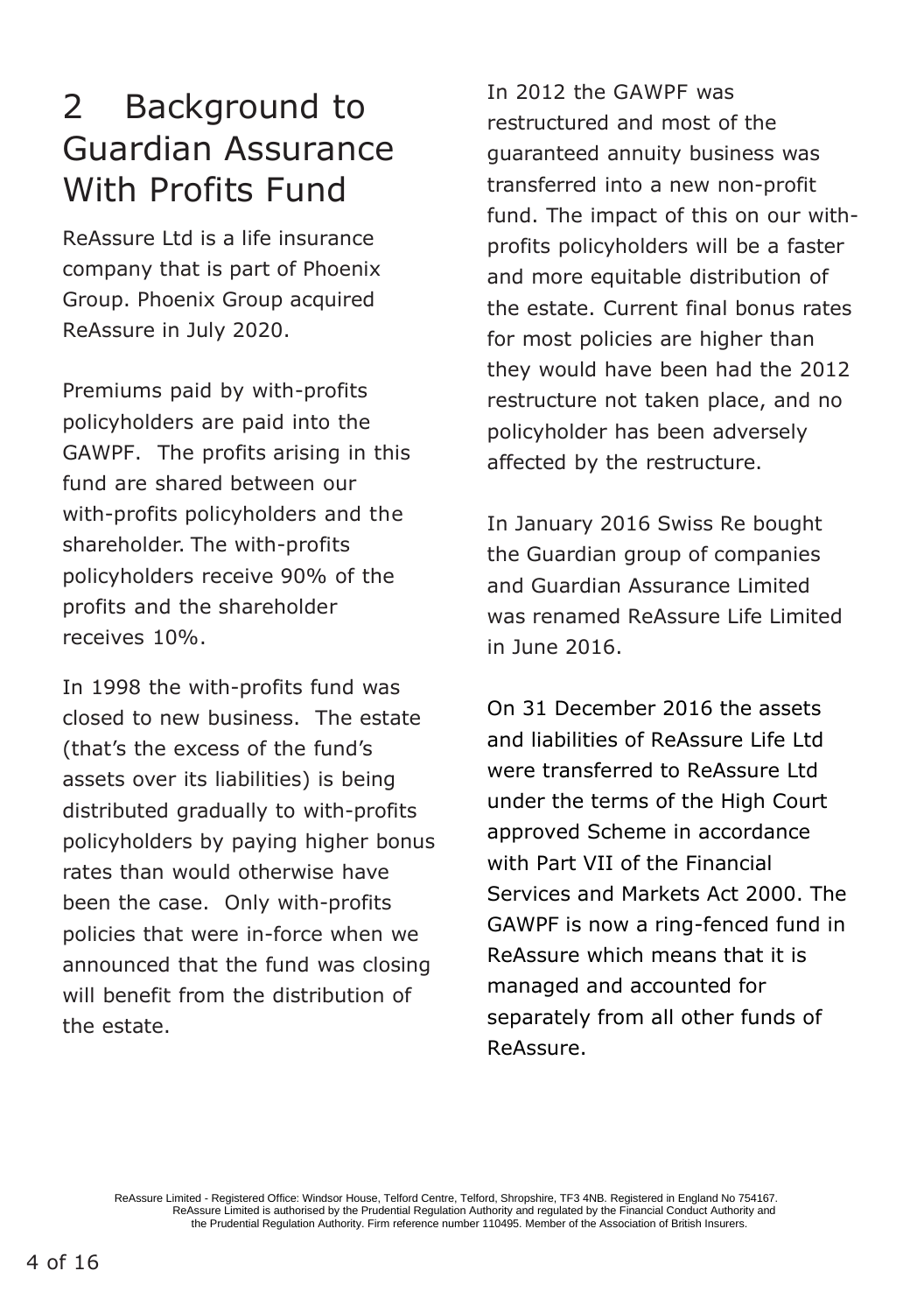## 3 What does my policy pay out?

A traditional with-profits pension policy pays out:

- A minimum guaranteed pension. This is the minimum amount per annum we will pay out providing you pay all the premiums due and keep the policy for the full term.
- A share in the profits and losses of the GAWPF by means of bonuses, providing you pay all the premiums due and keep the policy for the full term.
- If you die before retirement, the benefits payable will be limited to that indicated in your policy provisions. Some policies may pay nothing at all or just a small amount.
- At retirement it may be possible to convert your pension into a lump sum payment. Generally, pension is converted into a lump sum based on conversion factors specified in your policy – usually a factor of 9 or 10 at age 65, e.g. if you convert £100 of pension this will give a lump sum of £900 if the conversion factor is 9.

This lump sum may be classed as earned income and therefore taxable. To be able to convert your pension savings into a lump sum payment, you may need to take appropriate independent financial advice.

### 4 Where do profits and losses come from?

The main source of profits and losses are the GAWPF's investments. Minor profits also come from non- profit policies.

As you pay into your policy, we put your payments together with those of the other with-profits policyholders.

• This 'pooling' of money generally means that on your behalf we can invest in a wider spread of assets than if you'd invested on your own. This can help to spread the risk and the costs.

We invest your money in a mixture of company shares (equities), fixed interest securities (for example loans to the Government or to large corporations) and cash deposits.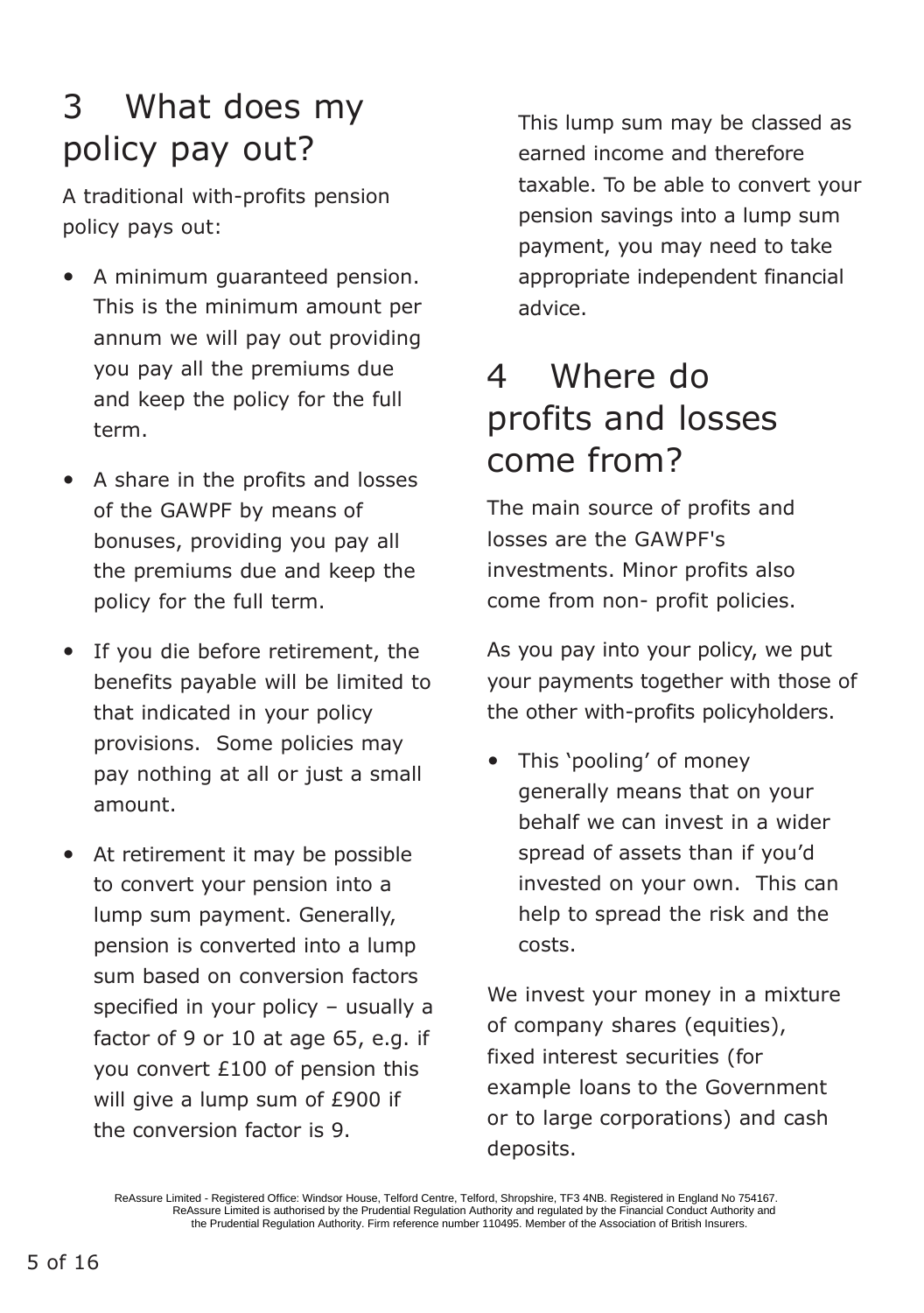We aim:

- To earn dividend income and an increase in value from the equities,
- To earn interest on the fixed interest securities and cash deposits.

The return on these investments is put back into the fund and is then shared by with-profits policyholders and the shareholder (See Section 2 - "Background to Guardian Assurance With Profits Fund"

## 5 What bonuses might I get?

We add your share of the profits through two main types of bonus:

#### Annual bonus (also known as regular bonus or reversionary bonus):

- We add it at 31 December each year.
- It is an additional guarantee on top of your minimum guaranteed pension.
- Once we add it to your policy, we guarantee to pay it provided you pay all the premiums due and keep the policy for the full term.
- Annual bonus may not be paid in the final year of your policy.
- Final bonus (also known as terminal bonus)
- We may pay a final bonus when the policy reaches its end date.
- Final bonus is not payable for most traditional with-profits pension policies (see Section 8 – "How are final bonus rates set?").
- Final bonus is not quaranteed.

#### Final bonus on transfer or early retirement

- We may also pay some final bonus if you transfer your policy to another provider or if you choose to retire early.
- If you do this, the amount you will get is not guaranteed.
- If you transfer your pension to another provider you will lose the benefit of the minimum guaranteed pension. It may be necessary to take appropriate independent financial advice for the transfer to go ahead.
- If you retire early the pension you can get may be less than the minimum guaranteed pension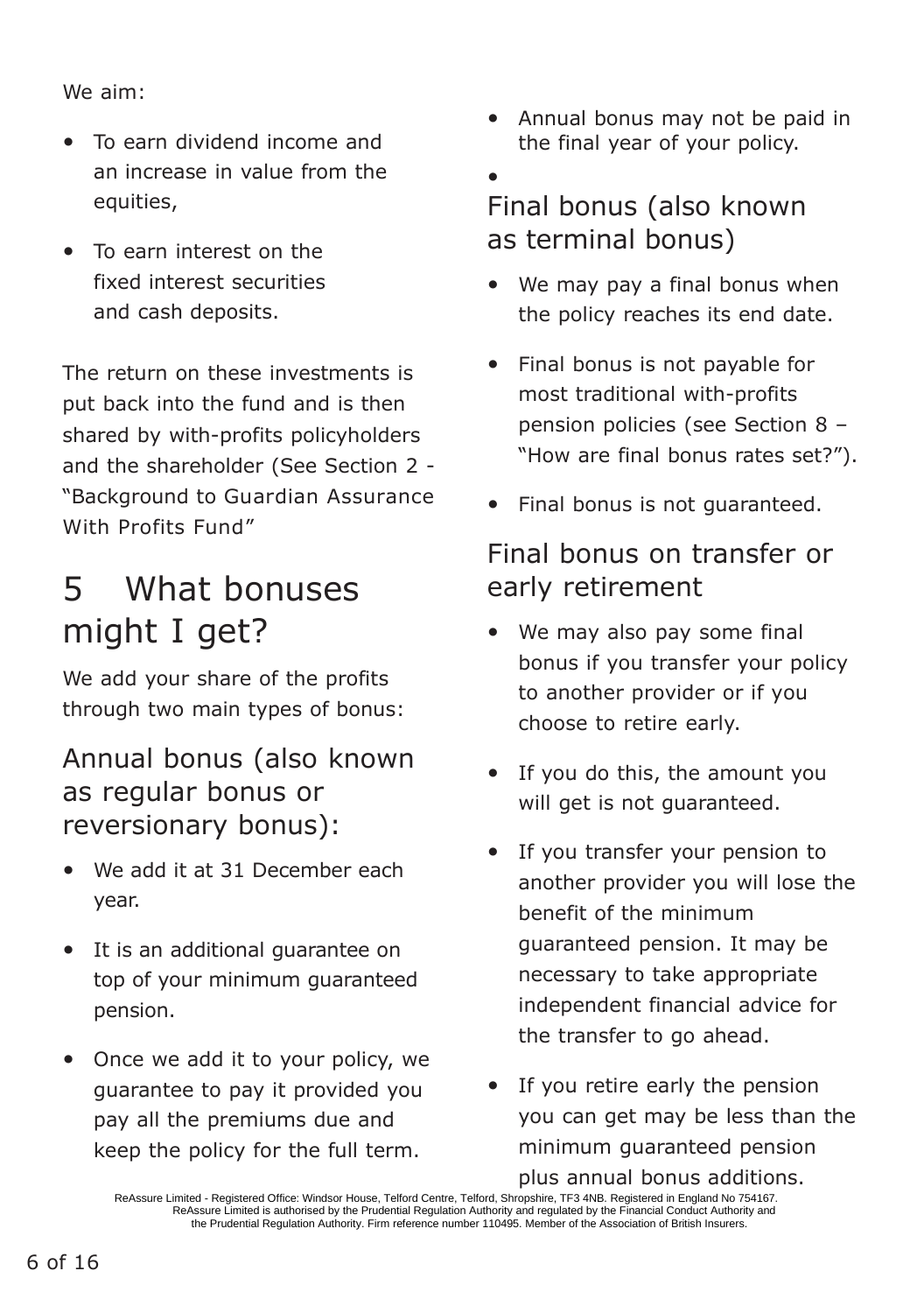#### 6 How are annual bonuses set?

We have set our annual bonus rates at 0.5% for Buy-Out Plan, Pension Plus and Versatile Individual Pension Plan, and 1.0% for Personal Pension and Participating Pension, and they will remain at these levels in the future, except in extreme or exceptional circumstances. Our investment strategy is consistent with our intention to maintain the annual bonus rates at this level.

We send you a yearly statement to confirm the annual bonus added to your policy.

## 7 What affects final bonus?

Various factors affect how much final bonus we may pay. These include:

• **The guarantees offered on your policy.** This is the biggest factor affecting how much you might get. Final bonus is determined as your fair share of the GAWPF on top of the guaranteed amount. The high level of guarantees on traditional withprofits pension policies mean that for most policies no final bonus is added (See Section 8 - "How are final bonus rates set?").

• **The performance of the investments.** (See Section 10 - "What is your investment strategy for the GAWPF?")

- **The smoothing of investment returns.** We do not alter the rate of final bonuses for normal day-today fluctuations in investment markets (for example, share prices going up and down). However, we may alter the rate in response to significant market movements such as investment value movements greater than 5% compared to when final bonus rates were previously set.
- **Transferring your policy to another provider.** If you transfer your policy to another provider, the amount paid may include some final bonus. You should note that by transferring your policy you will lose the benefit of the minimum guaranteed pension. You may also need to take appropriate independent financial advice before the transfer can go ahead.
- **Early Retirement.** If you take your benefits early, if this is possible, you can get a pension less than the minimum guaranteed pension plus annual bonus additions.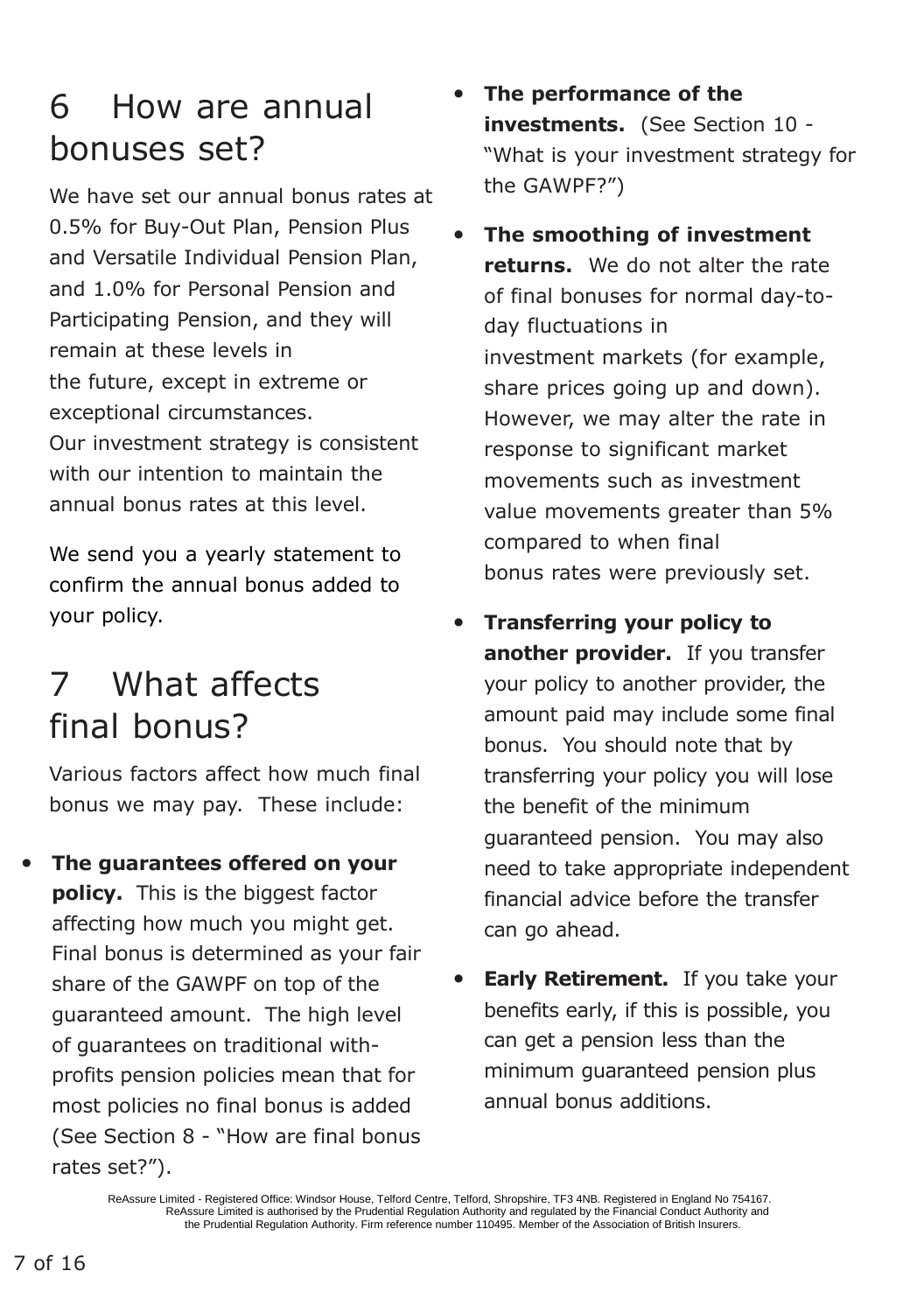This is because these amounts are based on the assumption that you will pay all the premiums due and keep the policy for the full term.

• **Any enhancements from excess assets,** known as the estate (See Section 11 - "What is the estate and how do you manage it?").

#### 8 How are final bonus rates set?

The final bonus rate for your policy will normally be the rate we determine for the group of policies with similar characteristics to yours taken out in the same calendar year as yours. If the number of policies taken out in a particular calendar year is low then we may also group calendar years together and use an average policy approach based on appropriate specimen policy details.

For Buy-Out Plan, Pension Plus and Versatile Individual Pension Plan the high level of guarantees mean that final bonus is generally not paid on these policies.

We use the "asset share" for a group of policies as the basis for that group's final bonus, early retirement benefits or transfer values.

• The asset share is a calculation of the policies' accumulated income including investment return, less outgoings.

The outgoings could potentially include deductions for the cost of guarantees provided. However, currently we do not make these deductions because the cost of guarantees is currently met by the estate.

When we set final bonus rates we look at the relationship between asset shares and the minimum guaranteed pension plus annual bonus additions.

- If the asset share for the group of policies is more than the value of the minimum guaranteed pension plus annual bonus additions then final bonus will be payable. The amount of final bonus will be set so that the value of the pension provided at retirement equals the asset share, e.g. if the asset share is £10,000 and the value of the minimum guaranteed pension plus annual bonus additions is £7,500, then final bonus will be payable.
- However, if the value of the minimum guaranteed pension plus annual bonus additions is more than the asset share then no final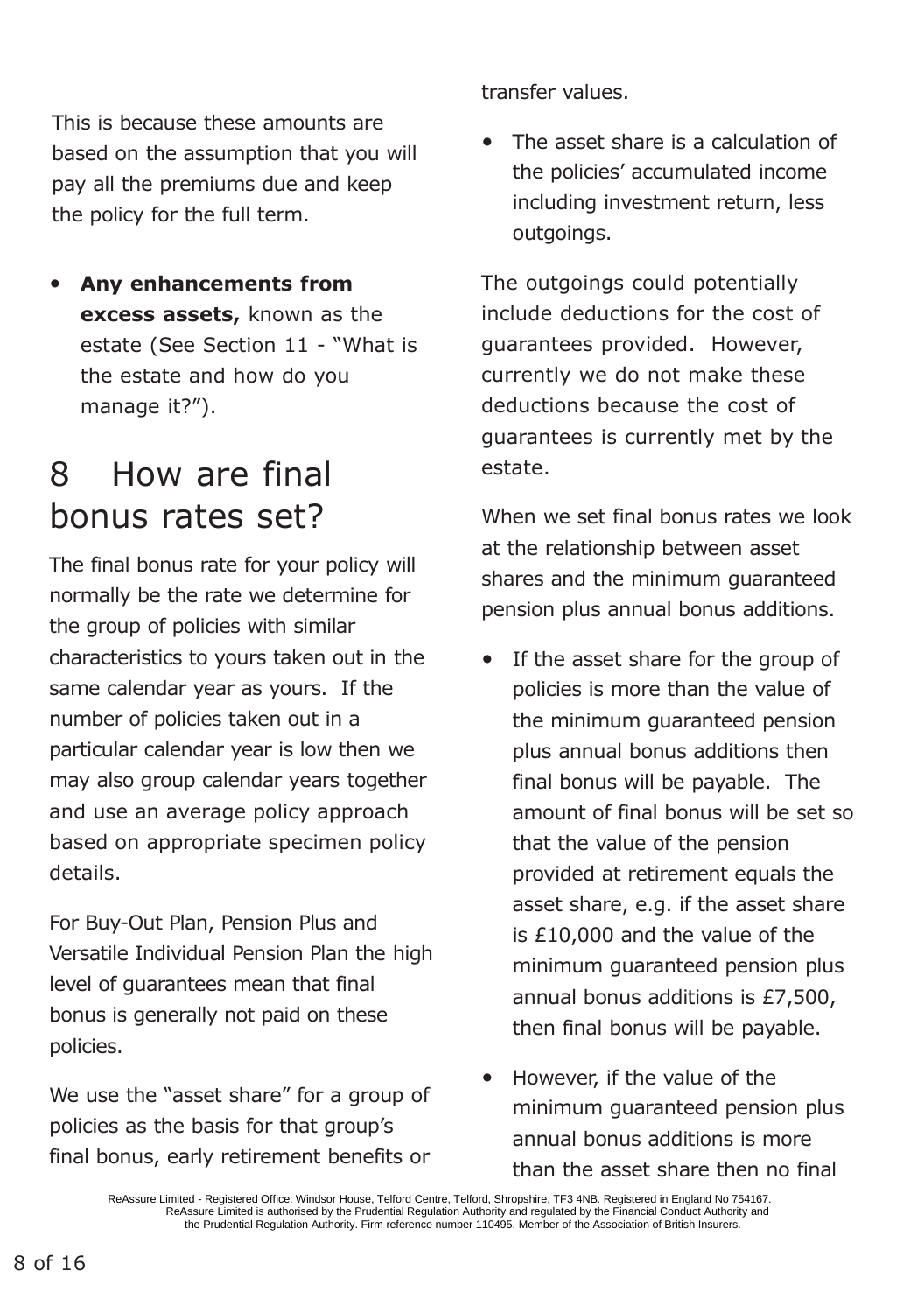bonus will be payable. This is the case for most of our traditional with-profits pension policies, e.g. if the asset share is £10,000 and the value of the minimum guaranteed pension plus annual bonus additions is £12,500, then no final bonus will be payable.

We usually review final bonus rates every month.

- We will change them if the asset shares for groups of policies are less than 95% of the value of the pension provided at retirement or more than 105%.
- We don't give advance notice when we change final bonus rates.
- The rate may be zero for certain classes and certain calendar years.

## 9 What if I take early retirement, cash-in or transfer my policy?

Similar to the calculation for final bonus rates, we use the asset share for the group of policies similar in age and type to yours as described in the section above.

Again, if the number of policies taken out in a particular calendar year is low then we may also group calendar years together and use an average policy approach based on appropriate specimen policy details.

If you choose to retire early, the minimum guaranteed pension plus annual bonus additions will be reduced to reflect the fact that benefits are being taken early.

- If the value of the reduced pension is greater than the asset share then no final bonus will be payable. This is the case for most of our traditional with-profits pension policies.
- If the value of the reduced pension is less than the asset share then final bonus will be payable. The amount of final bonus will be set so that the value of the pension provided at retirement equals the asset share.

The transfer amount or cash-in value, if either are available, are based on the pension available at retirement. The pension available is converted into a transfer or cash-in amount based on conversion factors specified in the policy  $-$  usually a factor of 9 or 10 at age 65. This approach is used for transfers or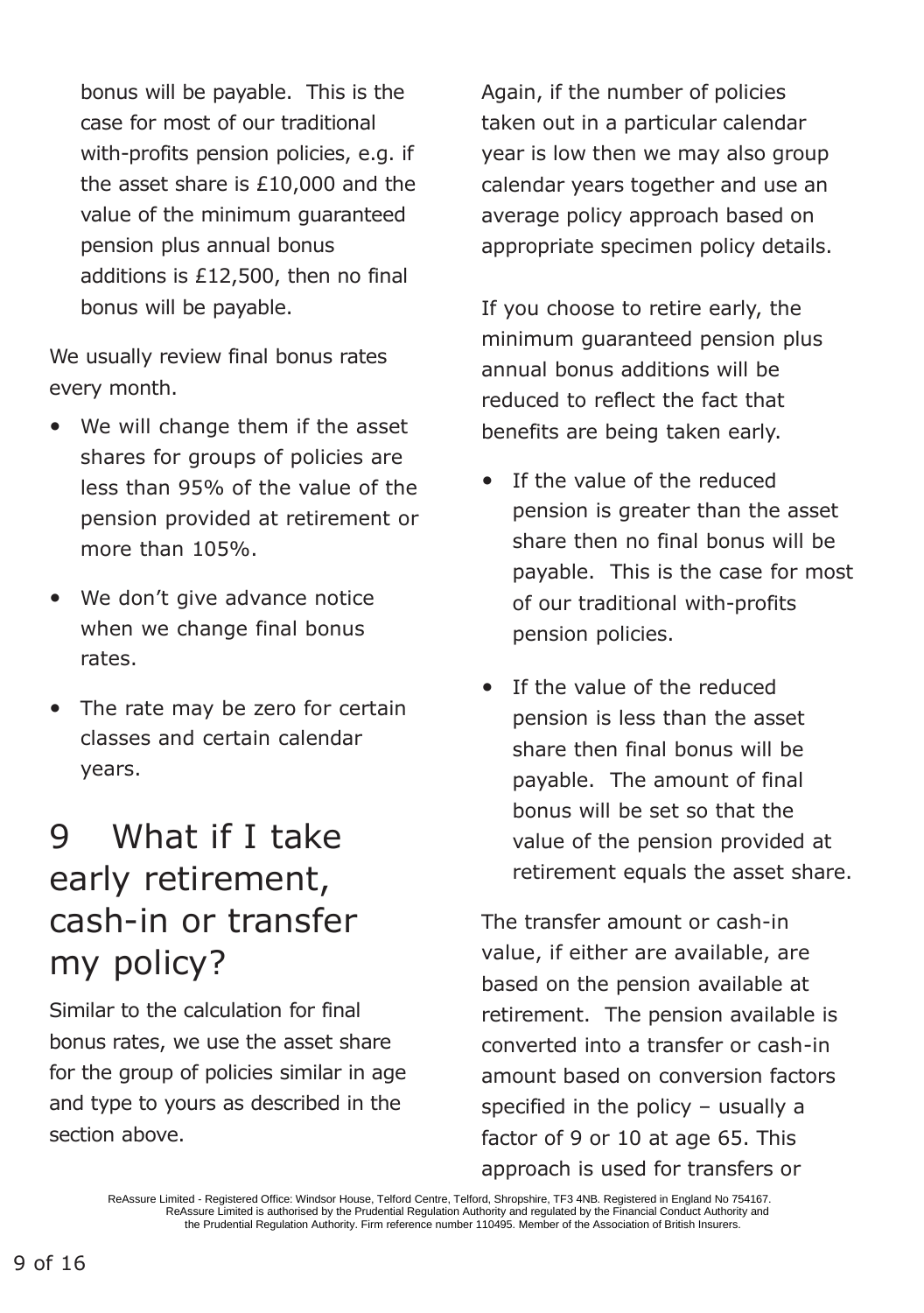cash-in calculations at normal retirement age or earlier ages.

If you choose to transfer or cash-in before your normal retirement age, the value is reduced to reflect the fact that benefits are being taken early.

You should note that generally the conversion factors specified in your policy are such that the pension available from your policy is worth more than the transfer value or cash amount available.

If you choose to transfer or cash-in your policy then you will lose the benefit of the minimum guaranteed pension plus annual bonus additions.

If you are thinking of retiring early we strongly recommend you seek guidance or advice to help with your decision. If you're thinking of transferring or cashing-in your policy it may be necessary to take appropriate independent financial advice before you can go ahead.

If you do not have a financial adviser and you are resident in the United Kingdom, you can find one in your area from the websit[e](http://www.unbiased.co.uk/) [www.unbiased.co.uk.](http://www.unbiased.co.uk/) If any factual information would be helpful

(including whether it is possible to take your benefits early, or transfer or cash-in your policy) please contact us at the address given in Section 1 - "What is this guide for?".

## 10 What is your investment strategy for the GAWPF?

We invest the GAWPF in a mixture of company shares (equities), fixed interest securities (for example loans to the Government or to large corporations) and cash deposits.

We choose fixed interest securities and cash deposits to provide the fund with sufficient money at the right time to match the minimum guaranteed pension, plus annual bonus additions, for policies as they fall due.

- We use the same approach for other business within the fund, such as pensions in payment.
- This approach of matching known commitments with fixed interest securities plus cash deposits aims to protect the fund from strains arising from interest rate movements.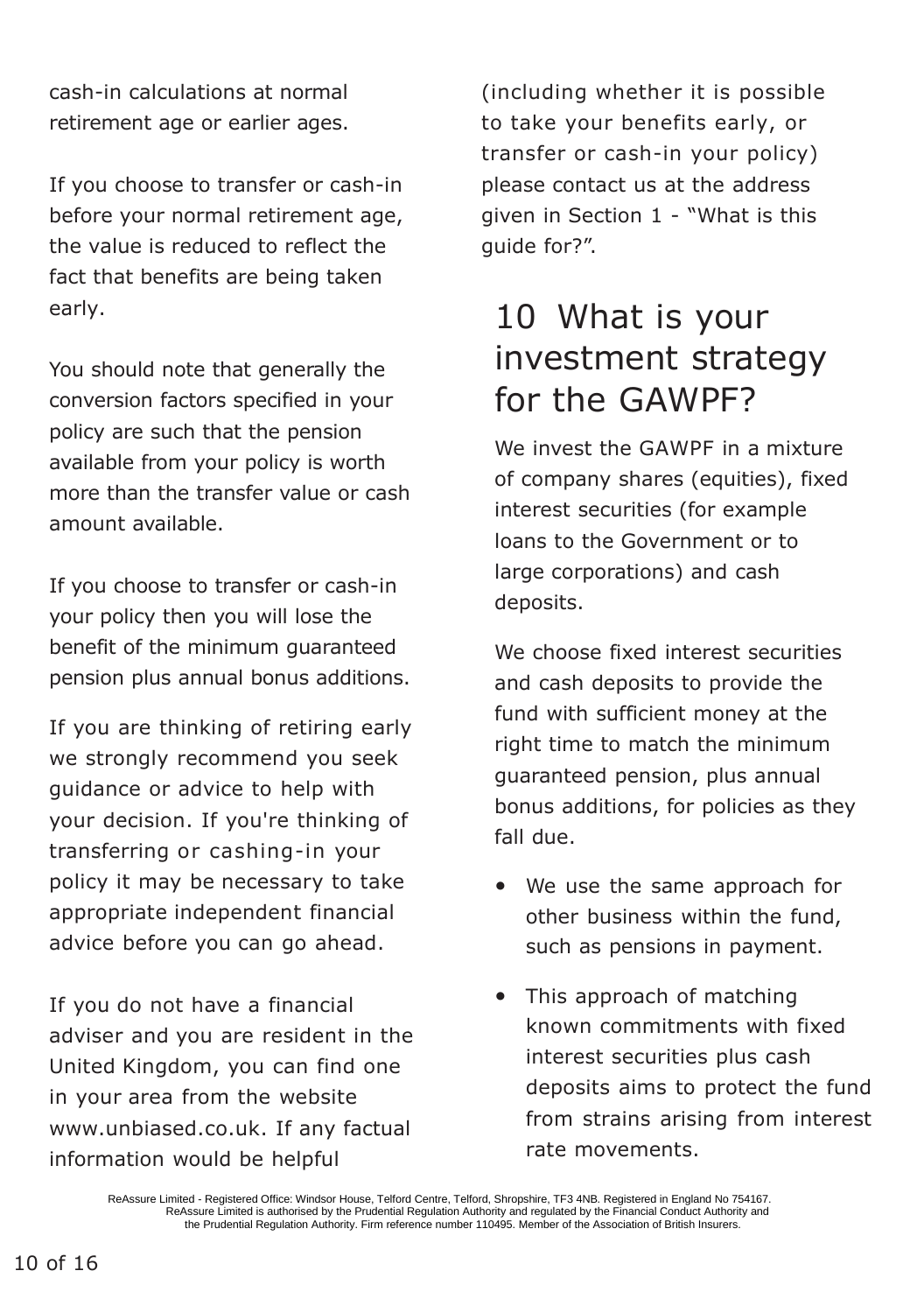However, the fund is not protected against significant levels of defaults on corporate bond holdings. By defaults we mean large corporations failing to repay their loans.

The benefits which are not guaranteed, such as final bonus, are backed by equity investments.

- The proportion of assets invested in equities is known as the equity backing ratio.
- The equity backing ratio for withprofits policies varies from class to class and also by duration within each class reflecting the investment strategy.
- These ratios vary from time to time.
- A table of the equity backing ratios is available on our website at [www.reassure.co.uk](http://www.reassure.co.uk/) and is reviewed regularly.

If we make any significant changes to the asset mix, we will write to you to let you know.

### 11 What is the estate and how do you manage it?

The estate is the excess of the GAWPF's assets over its liabilities. By liabilities, we mean an estimate of the amount needed to pay all the claims on policies as they become due.

The estate exists to cover the risk of any unforeseen decrease in the value of the fund's investments or increase in the amounts it needs to pay out to policyholders.

The estate is also used to meet:

- the cost of guarantees, e.g. the cost of future pensions. The cost of guarantees also includes meeting the excess when more than the asset share is paid out,
- the cost of smoothing of investment returns, and
- any policyholder compensation due in connection with the way we have marketed or sold the policies.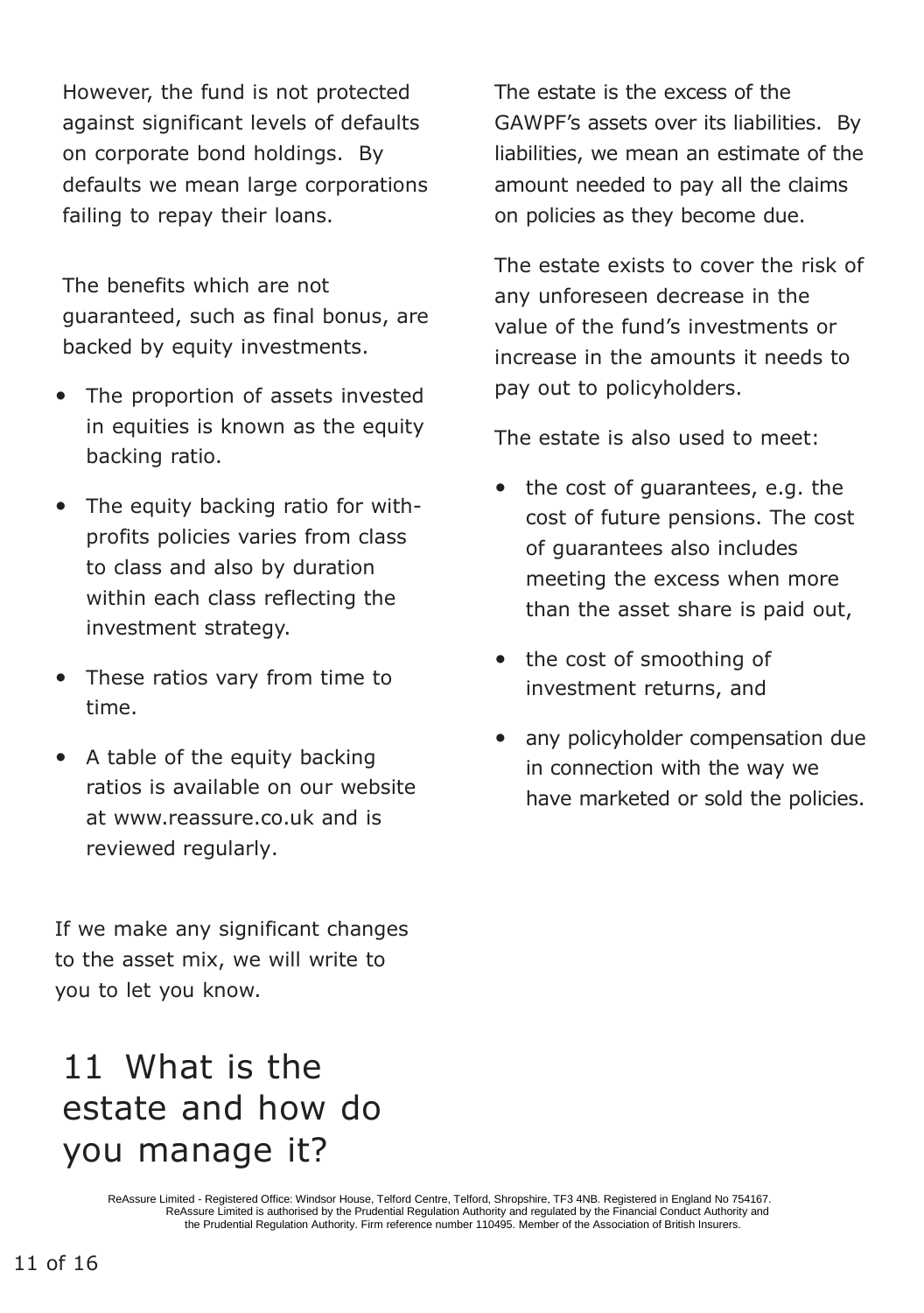The cost of the above has been estimated and allowed for in determining the size of the estate. If the costs are greater, or other unforeseen costs emerge, then the estate will be smaller.

When we pay the shareholder their share of the profits arising in the fund some additional tax has to be paid, and this is met by the estate.

If there are no unforeseen circumstances then we intend over time to distribute the estate fairly to customers who have with-profits policies. The distribution of the estate is achieved through enhancements to asset shares which improves final bonuses. However, for Buy-Out Plan, Pension Plus and Versatile Individual Pension Plan the high level of guarantees mean that final bonus is generally not paid on these policies despite the distribution of the estate.

#### 12 What are the ongoing risks to my investment in this fund?

We have set our annual bonus rates at 0.5% for Buy-Out Plan, Pension Plus and Versatile Individual Pension Plan, and 1.0% for Personal Pension and Participating Pension, and they will remain at these levels in the future, except in extreme or exceptional circumstances.

For Buy-Out Plan, Pension Plus and Versatile Individual Pension Plan the high level of guarantees mean that final bonus will generally not be paid on these policies despite the distribution of the estate.

For Personal Pension and Participating Pension the level of final bonus payable will depend on the investment return achieved on equity investments over the term of your contract. Hence, if equity returns are "poor" then final bonus rates will be lower than they would otherwise have been.

For these contracts, the level of final bonus will also potentially be impacted by the level of defaults on our corporate bond holdings.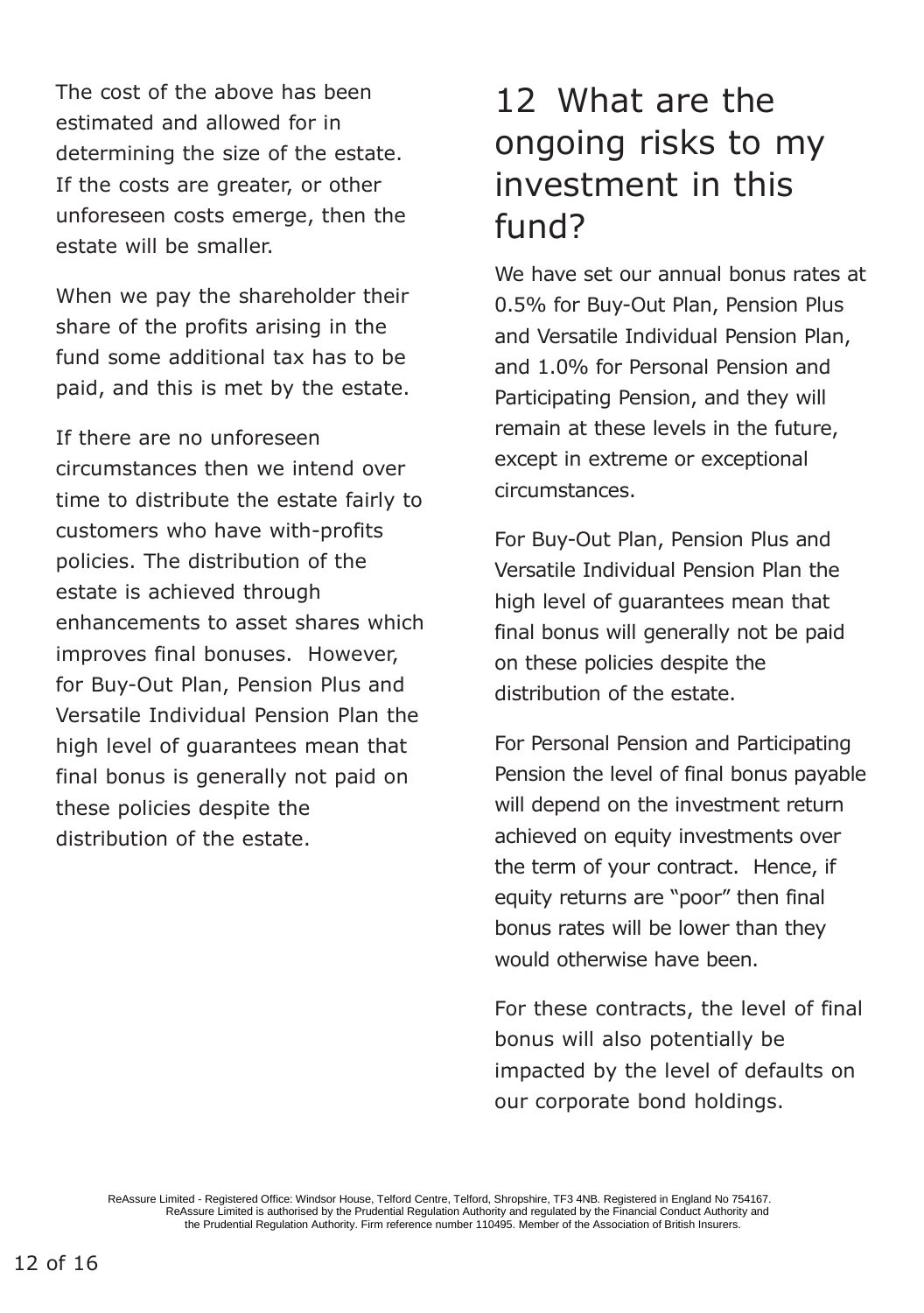If defaults are significantly greater than expected then final bonus rates will be lower than they would otherwise have been. By defaults we mean large corporations failing to repay their loans.

The level of final bonus will also depend on future distributions from the estate. The factors influencing the size of the estate, and hence the level of distributions from the estate, are described above in Section 11 – "What is the estate and how do you manage it?".

Finally, increases in life expectancy will reduce final bonus as pensions would on average be payable for a longer period and hence would cost us more to provide.

#### 13 What discretion does the company have?

The directors of ReAssure Ltd have discretion over the key aspects of the operation of all with-profits policies, in particular the investment policy, bonuses and early surrender adjustments.

However, the Principles and Practices of Financial Management of With-Profits Business (PPFM) for the GAWPF tell you how the directors expect to exercise this discretion. If this expectation changes and we change the PPFM, we'll let you know.

# 14 Other relevant issues

There are a number of additional issues that are relevant to the operation of the GAWPF:

- The fund pays the shareholder an agreed annual fee based on the number of policies in-force. The shareholder administers the policies in return for the fee.
- The fund also pays the investment managers an agreed annual fee based on the value of investments. The investment managers manage the investments in return for the fee. From 2013 the equity investment objective is to closely track the performance of an index that represents the 350 largest companies on the London Stock Exchange.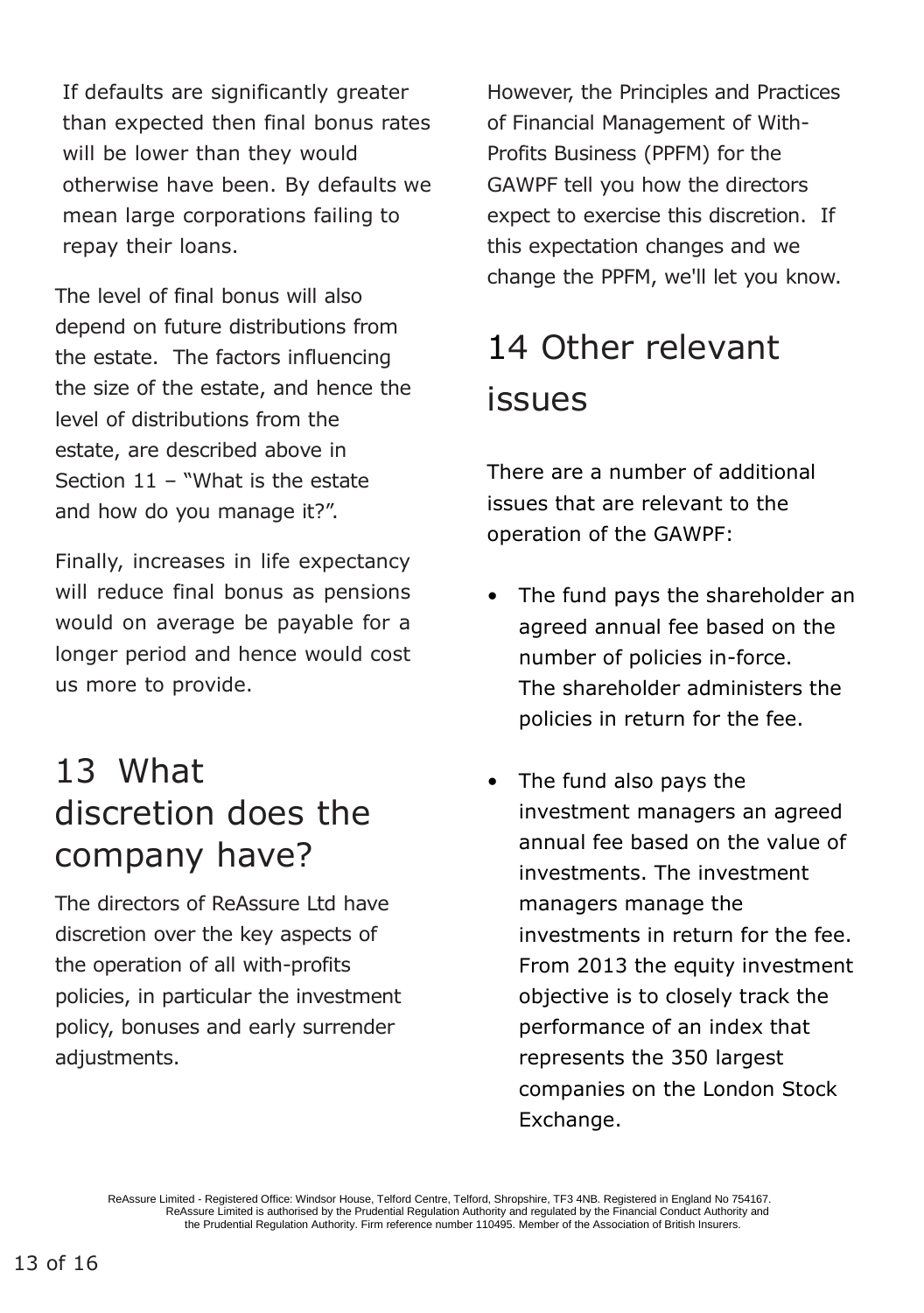- The equity investment management fee was reduced accordingly to the benefit of policyholders.
- GAWPF does not sell new withprofits policies but is legally obliged to accept additional payments from current policyholders and options on certain life and pension policies.
- Once the value of the assets in the GAWPF falls below a stated level then management actions can be considered to merge the GAWPF with another with-profits fund and also to consider potential conversion to nonprofits status. These actions would be subject to approval of the With-Profits Committee, Board of Directors, Regulators and an Independent Expert appointed to review the exercise to ensure with-profits policyholders are treated fairly.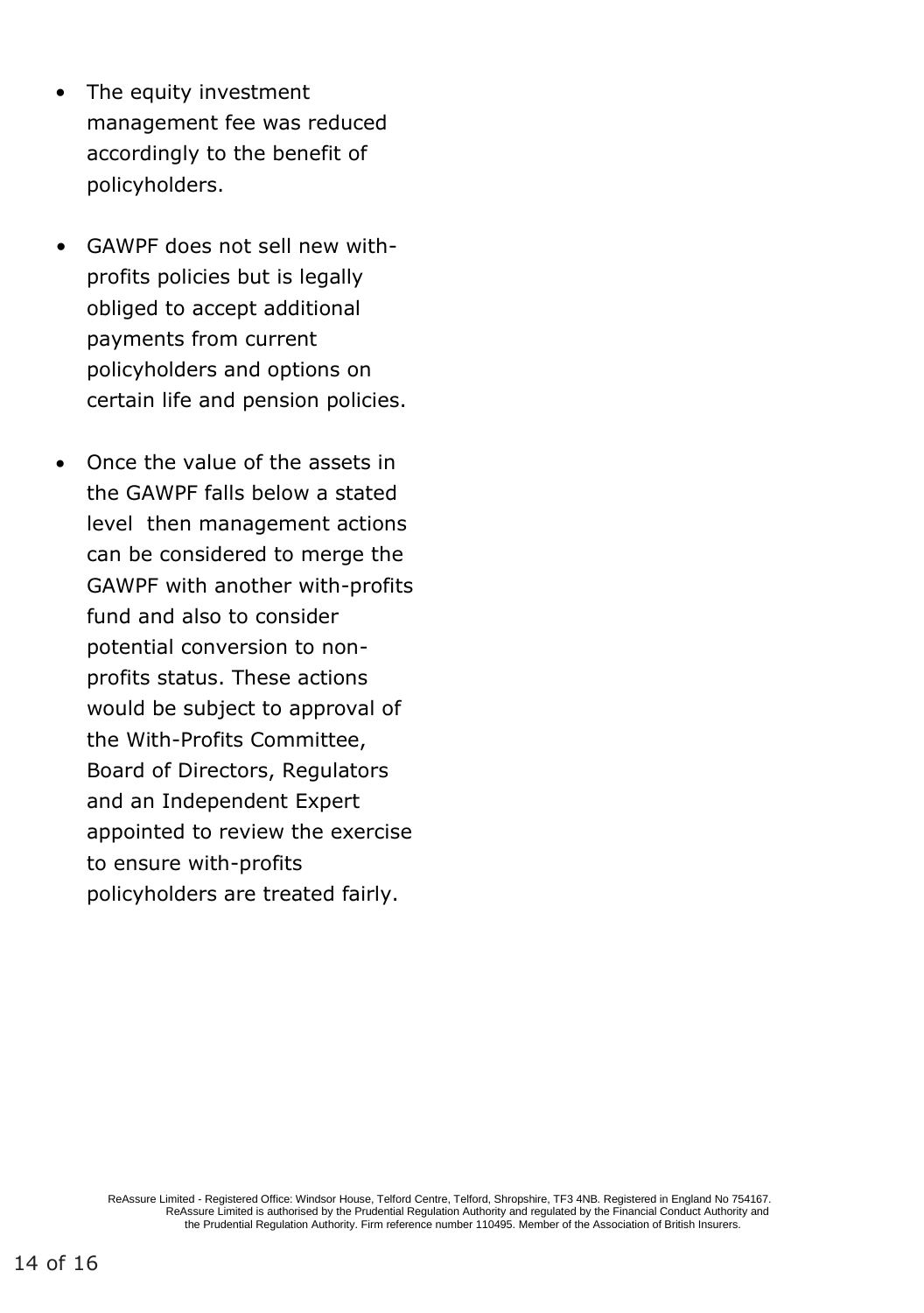### Glossary of Terms

#### **Annual bonus:**

Also known as regular bonus or reversionary bonus. When an annual bonus is added to your policy, it's guaranteed to be paid in full provided you pay all the premiums due and keep the policy for the full term.

#### **Asset share:**

This is a calculation we use when setting final bonus rates and cash– in/early retirement values for withprofits policies. It is done for each policy and is the accumulated income, including premiums, investment returns and distributions from the estate, less outgoings, including expenses.

#### **Estate:**

The estate is the amount by which the fund's investments are more than the amount we believe it will need to pay out to all the policies as they become due. It exists to cover the risk of any unforeseen decrease in the value of the fund's investments or increase in the amounts it needs to pay out to policyholders.

#### **Final bonus:**

Also known as terminal bonus. We may pay a final bonus at the end of your policy. Final bonus is not guaranteed and it is possible that no final bonus will be payable. For Buy-Out Plan, Pension Plus and Versatile Individual Pension Plan the high level of guarantees mean that final bonus will generally not be paid on these policies.

#### **Shareholder:**

The shareholder is ReAssure Group PLC. Part of Phoenix Group.